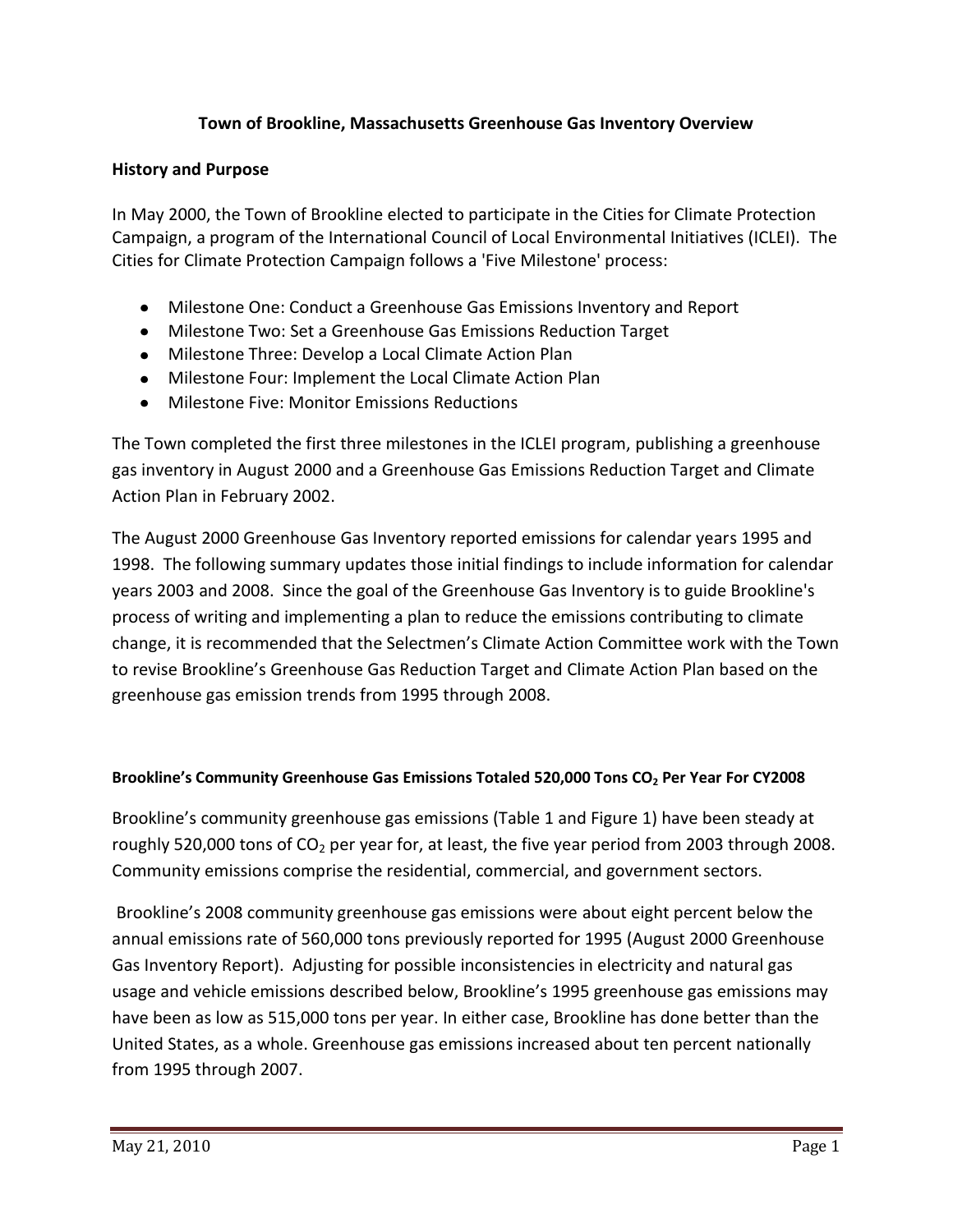Greenhouse gas emissions from Brookline's government operations (Figure 2) for 2008 are relatively unchanged from those previously reported for 1995 (August 2000 Greenhouse Gas Inventory Report). Government operations are responsible for about three percent of Brookline's total community emissions.

Emissions from MBTA trolleys and buses were not been included in this analysis. Emissions from these sources are likely about one percent of the reported total community emissions, based on the August 2000 Greenhouse Gas Inventory Report.

# **Brookline's Climate Action Plan Base Year Should Be Changed From 1995 to 2003**

The ICLEI Local Government Protocol (September 2008) states: "It is good practice to compile an emissions inventory for the earliest year for which complete and accurate data can be gathered. The base year for the UNFCCC and subsequent Kyoto Protocol is calendar year 1990. However, required data from 1990 is often prohibitively difficult or impossible to collect. Given that the priority for a greenhouse gas management program should be on practical results, it is more important that the base year be documented with enough detail to provide a good basis for local action planning than it is that all local governments produce an inventory with the same, stipulated base year."

Graphs of electricity usage (Figure 3) and natural gas usage (Figure 4) from 1995 through 2008 indicate anomalies in trends for both utilities. Values for 1995 and 1998 were reported in the August 2000 Greenhouse Gas Inventory report based on information provided by Boston Edison and Boston Gas. Usage information for 2002 through 2008 was obtained from NSTAR and National Grid. The significant drop in usage of gas and electricity from 1998 to 2002 is inconsistent with both population growth in Brookline and national trends in residential energy consumption during that period.

 $CO<sub>2</sub>$  emissions from vehicles travelling in Brookline may also have been overstated, based on a November 2009 report from the United States Environmental Protection Agency. Vehicle emission factors generated for 1995 by the ICLEI software (CACP 2009) were based on projections that predated the recent EPA report.

Due to the above inconsistencies, it is recommended that 2003 be used as the base year for Brookline's Greenhouse Gas Reduction Target and Climate Action Plan.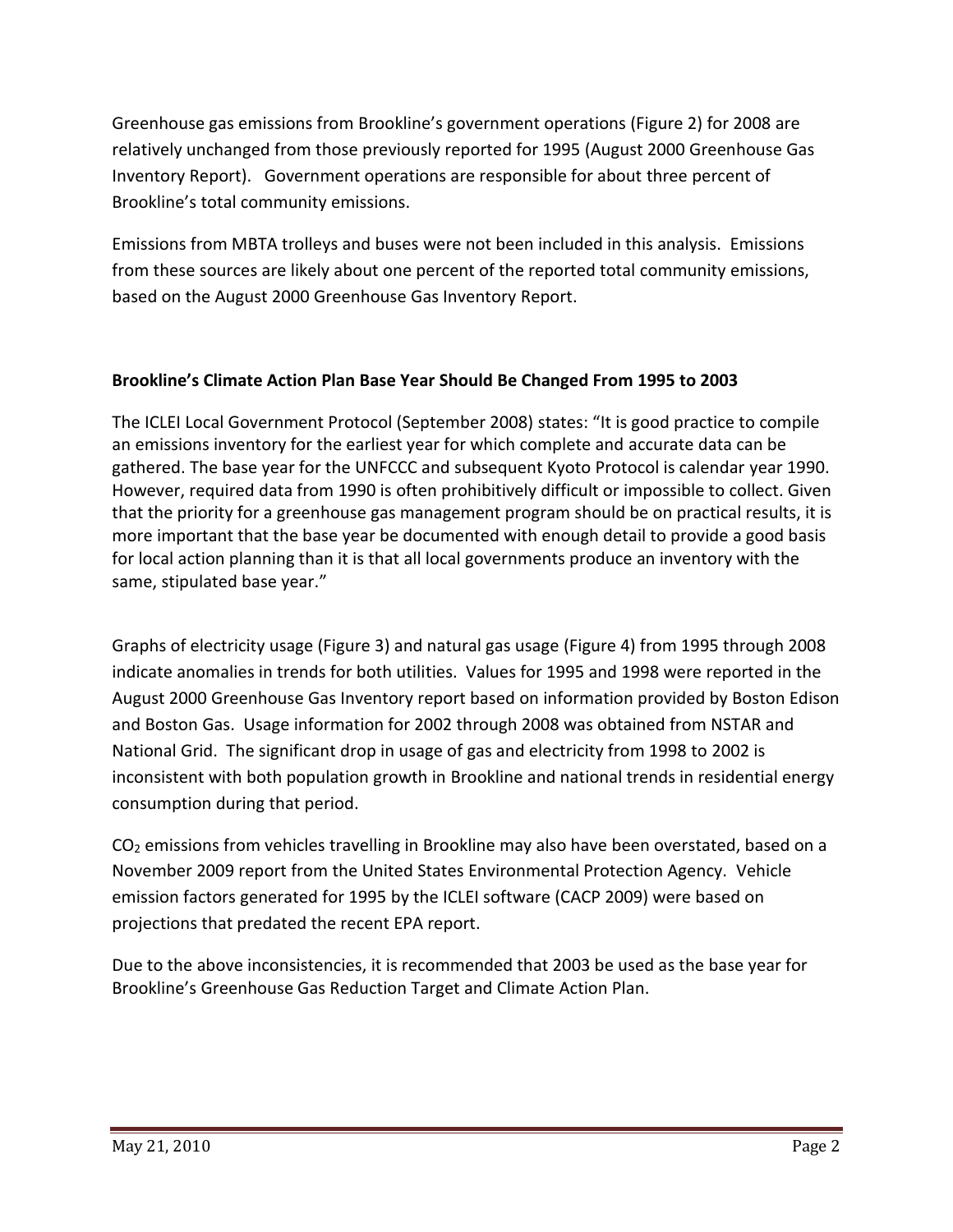### **Brookline's Residential Carbon Footprint Is Much Lower Than the U.S. Average**

Brookline 2010 and Climate Change Action Brookline (CCAB) are participating in the Massachusetts Climate Action Network's Cool Mass initiative. The Cool Mass Campaign seeks to empower 25 percent of the households in Massachusetts to reduce their carbon footprints 25 percent. CCAB is working to exceed that target by engaging 85 percent of Brookline households in  $CO<sub>2</sub>$  reduction by the end of 2012, with an average  $CO<sub>2</sub>$  emissions reduction of 25 percent for each participating household.

Cool Mass households are being asked to follow the Empowerment Institute's Low Carbon Diet which begins with calculating a carbon footprint. Eleven Cool Mass towns, including Brookline, were asked to estimate their residential sector carbon footprint.

CCAB estimated Brookline's residential carbon footprint using information compiled during the process of completing Brookline's Greenhouse Gas Inventory. A few assumptions were made regarding the allocation of electricity, natural gas, and heating oil among residential and commercial users. The Greenhouse Gas Inventory followed the ICLEI protocol of using total vehicle miles travelled by residents and non-residents within Brookline's borders. The carbon footprint was based on the Low Carbon Diet approach, using an estimate of vehicle miles travelled by cars and trucks driven anywhere by Brookline residents and businesses.

In 2008, Brookline's average residential carbon footprint was about 31,000 pounds of CO<sup>2</sup> per year. The average US household had a carbon footprint of 46,000 pounds of CO<sup>2</sup> per year, according to data from the US Energy Information Agency's (EIA) 2005 Residential Energy Consumption Survey and a household vehicle use survey for 2009 published by the National Highway Transportation Survey (NHTS). In both cases,  $CO<sub>2</sub>$ emissions from personal air travel were not included. If CCAB achieves its goal of engaging 85 percent of Brookline households in  $CO<sub>2</sub>$  with an average  $CO<sub>2</sub>$  emissions reduction of 25 percent for each participating household, Brookline's residential carbon footprint will be reduced to 25,000 pounds of  $CO<sub>2</sub>$  per year.

Brookline's average commercial carbon footprint was  $162,000$  pounds of  $CO<sub>2</sub>$  per year in 2008, excluding air travel.

Alan Leviton

May 21, 2010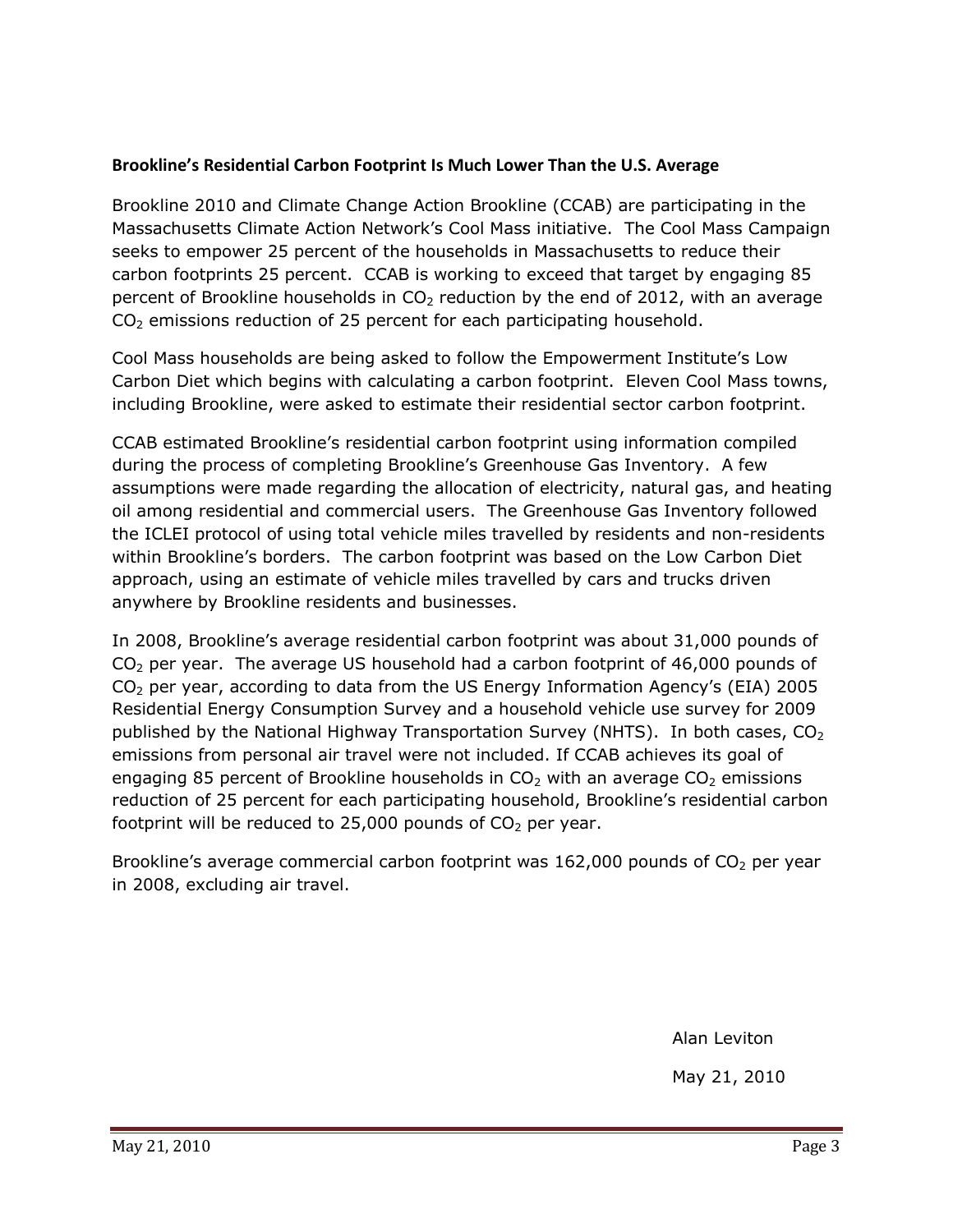| <b>Table 1</b>     | <b>Greenhouse Gas Emissions</b><br>$CO2e$ , Tons/Year |         |         |
|--------------------|-------------------------------------------------------|---------|---------|
|                    | 1995                                                  | 2003    | 2008    |
| Electricity        | 140,920                                               | 130,384 | 137,125 |
| Natural Gas        | 120,369                                               | 104,223 | 126,643 |
| <b>Heating Oil</b> | 126,267                                               | 112,366 | 103,678 |
| Cars and Trucks    | 151,315                                               | 152,194 | 128,992 |
| Solid Waste        | 21,129                                                | 21,129  | 21,264  |
| Total              | 559,999                                               | 520,295 | 517,702 |

| Table 2 | <b>2008 GHG Emissions By Sector</b> |
|---------|-------------------------------------|
|         | $\mathsf{CO}_2$ e, Tons/Year        |

|                 | Residential | Commercial | Municipal | Total   |
|-----------------|-------------|------------|-----------|---------|
| Electricity     | 75,688      | 52,536     | 8,901     | 137,125 |
| Natural Gas     | 89,812      | 34,474     | 2,357     | 126,643 |
| Heating Oil     | 81,070      | 19,980     | 2,629     | 103,679 |
| Cars and Trucks |             |            |           | 128,992 |
| Solid Waste     | 14,176      | 6,998      | 90        | 21,264  |
|                 |             |            |           |         |
| Total           |             |            |           | 517,702 |

## **Table 3 Greenhouse Gas Sources**

|                 |         | 1995        | 2003        | 2008        |
|-----------------|---------|-------------|-------------|-------------|
| Electricity     | kwh     | 311,702,637 | 288,397,640 | 293,386,860 |
| Natural Gas     | Therms  | 20,445,394  | 17,702,807  | 21,511,045  |
| Heating Oil     | Gallons | 11,283,499  | 10,041,279  | 9,264,891   |
| Cars and Trucks | Miles   | 232,094,937 | 242,992,126 | 210,333,390 |
| Solid Waste     | Tons    | 21,000      | 21,000      | 21,135      |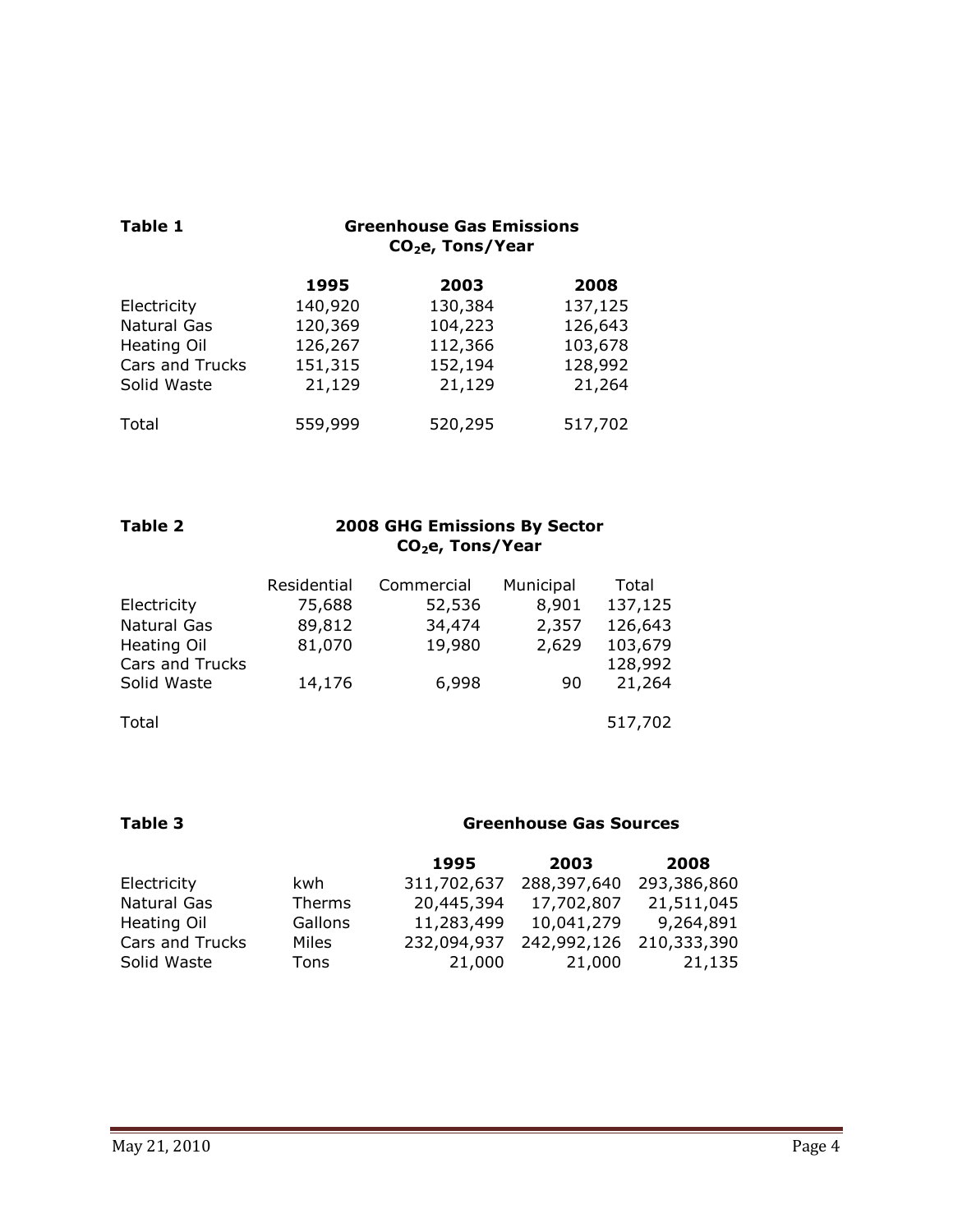# **Table 4 Brookline's Residential Carbon Footprint - 2008**

|                                        | $CO2e$ , Tons/Year |
|----------------------------------------|--------------------|
| Electricity                            | 75,688             |
| <b>Natural Gas</b>                     | 89,812             |
| Heating Oil                            | 81,071             |
| Gasoline/Diesel                        | 139,156            |
| Solid Waste                            | 14,176             |
| Total                                  | 399,901            |
| Number of Households                   | 25,573             |
| Pounds CO <sub>2</sub> /Household/Year | 31,275             |

### **Table 5 Brookline's Commercial Carbon Footprint - 2008**

|                                       | CO <sub>2</sub> e, Tons/Year |
|---------------------------------------|------------------------------|
| Electricity                           | 52,536                       |
| Natural Gas                           | 34,474                       |
| Heating Oil                           | 19,980                       |
| Gasoline/Diesel                       | 7,576                        |
| Solid Waste                           | 6,998                        |
|                                       | 121,564                      |
| Number of Businesses                  | 1,500                        |
| Pounds CO <sub>2</sub> /Business/Year | 162,086                      |

# **Table 6 Brookline's Municipal Carbon Footprint - 2008**

|                    | $CO2e$ , Tons/Year |
|--------------------|--------------------|
| Electricity        | 8,901              |
| Natural Gas        | 2,357              |
| <b>Heating Oil</b> | 2,629              |
| Gasoline/Diesel    | 2,305              |
| Solid Waste        | 90                 |
|                    | 16,282             |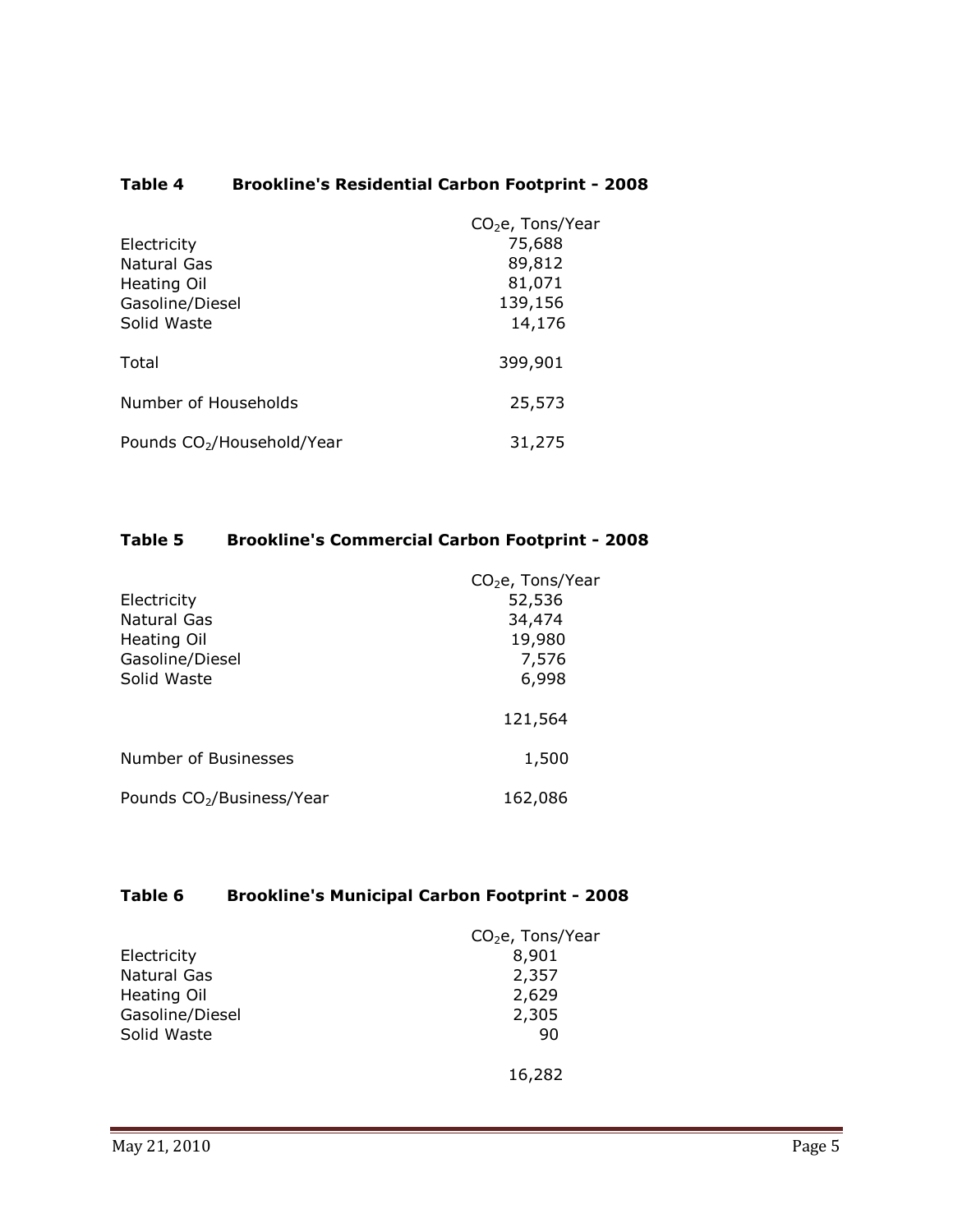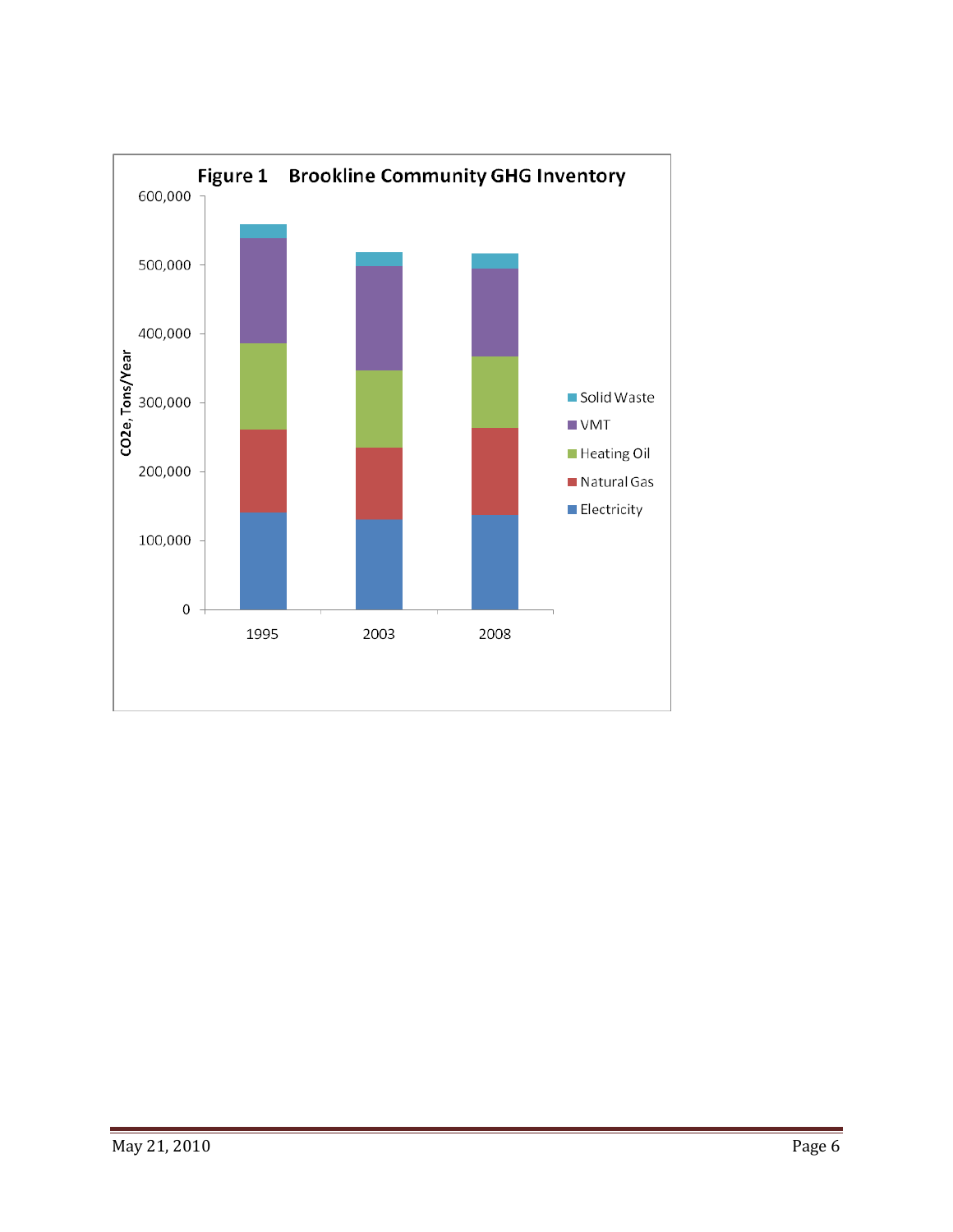